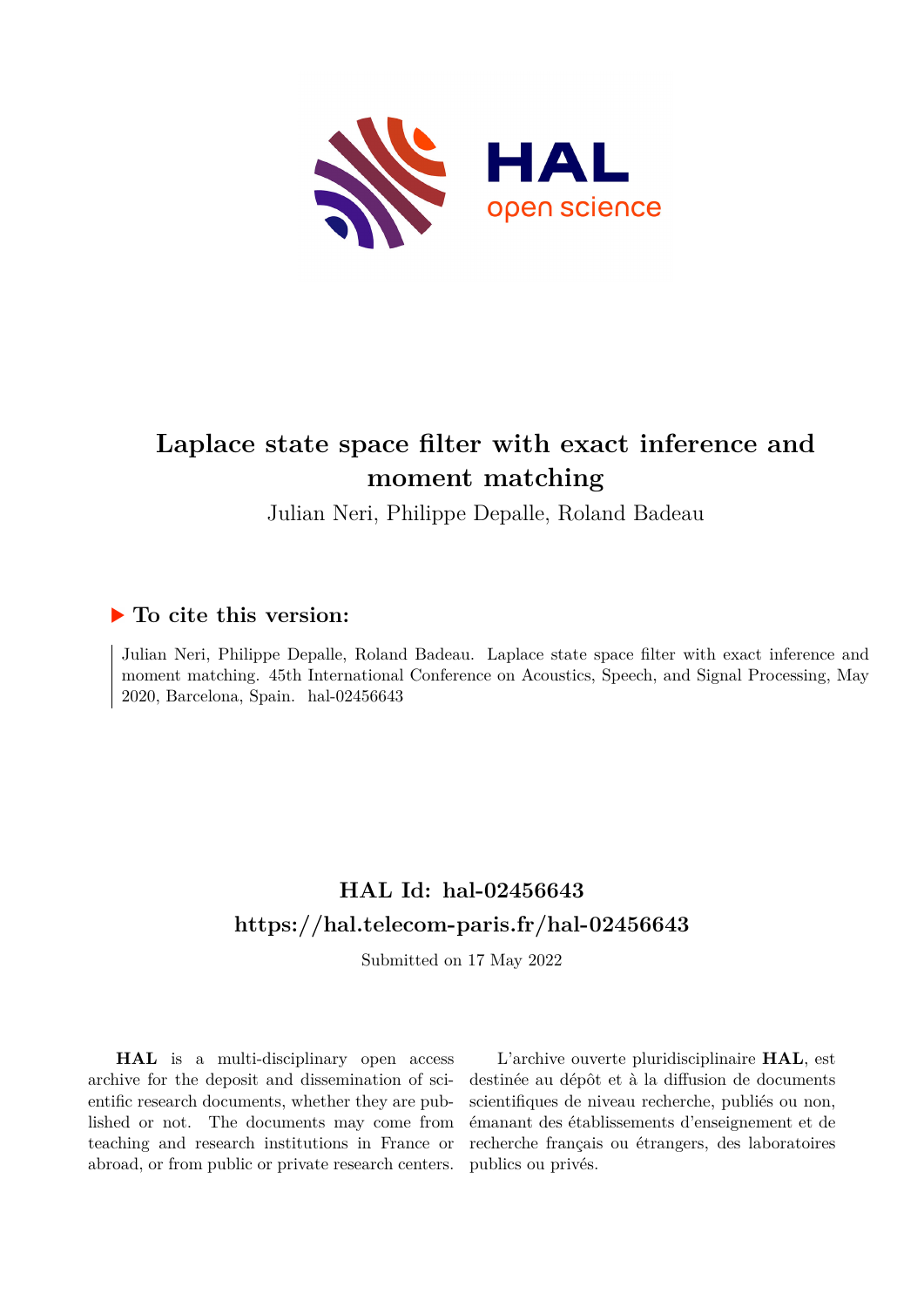### LAPLACE STATE SPACE FILTER WITH EXACT INFERENCE AND MOMENT MATCHING

*Julian Neri*<sup>∗</sup> *Philippe Depalle*<sup>∗</sup> *Roland Badeau*†

<sup>∗</sup>McGill University, CIRMMT, Montreal, Canada. ´ <sup>†</sup>LTCI, Télécom Paris, Institut Polytechnique de Paris, France.

## ABSTRACT

We present a Bayesian filter for state space models with Laplacedistributed observation noise that is robust to heavy-tailed and outlier-ridden univariate time-series data. We analytically derive a closed-form expression of the exact posterior for a Laplace likelihood conditioned on a Gaussian prior. Posterior statistics are propagated forward in time by a proxy Gaussian density. The forward Kullback-Leibler divergence from the posterior to the Gaussian is minimized by matching their moments. The proposed method supports both linear and non-linear systems, and has a fast recursive structure analogous to the Kalman filter that enables online inference. Results show that the new method outperforms existing approximate inference methods, especially in challenging scenarios where the system's parameters are uncertain.

*Index Terms*— heavy-tailed noise, Kalman filter, state estimation, Laplace distribution, Bayesian inference

#### 1. INTRODUCTION

State space models are probabilistic time-series models that have proven beneficial in a wide range of disciplines including control systems, audio processing, target tracking, finance, autonomous navigation, and neuroscience [1]. The Kalman filter is an efficient and numerically accurate algorithm for exactly inferring the latent state sequence of a model with Gaussian state and observation noise [2]. However, time-series data often exhibit non-Gaussian noise, consisting of outliers, glint noise [3], sensor failure, and extended periods of drastically increased noise levels [4]. The Kalman filter's performance severely degrades in all of these cases because the Gaussian assumption does not hold. A model with heavy-tailed observation noise is better at representing outliers [5], but does not admit a closed-form recursive filtering solution, rendering exact inference intractable. Although sequential Monte Carlo methods like particle filtering can estimate posterior statistics for arbitrary state space models [6], there is no limit to the number of samples needed to attain a certain degree of estimation quality, they are subject to the curse of dimensionality, and the reliability of their estimates are hard to assess.

Recently, there has been much interest in fast and reliable deterministic estimators for state space models with heavy-tailed observation noise. Deterministic methods typically exploit a recursive structure akin to the Kalman filter for speed and use alternative cost functions, heuristics, or approximate inference at each time step for robust state estimation. Examples include the maximum correntropy filter [7], minimax-based filters [5, 8], or variational inference-based filters [9–12]. In particular, recent research on estimating models with Laplace-distributed observation noise demonstrated that the model is robust to extreme outliers and a variety of heavy-taileddistributed noises. The Laplace distribution has many applications including glint noise modeling and differential privacy [13]. Existing methods rely on iterative optimization algorithms to approximate the posterior, including convex optimization [14], majorizationminimization [15, 16], Huber cubature filtering [17], and variational inference with Gaussian scale mixtures [10].

In this paper, we propose a new Bayesian filter for state space models with Laplace observation noise that provides fast, high quality estimation. Unlike previous methods, we analytically derive the exact posterior moments for the Laplace state space model and propagate them forward in time through a Gaussian density. Minimizing the forward Kullback-Leibler (KL) divergence between the posterior and the Gaussian is achieved by simply matching their moments. Converting the exact posterior into a Gaussian enables a fast and numerically stable recursive algorithm, analogous to the Kalman filter. The proposed filter is robust to impulsive outliers, heavy-tailed noise, and extended periods of increased noise. Using these locallyexact posterior statistics provides superior results over other approximate inference methods such as particle filtering and variational Bayes. Moreover, the filter elegantly extends to models with nonlinear dynamics.

This paper is organized as follows. Section 2 defines the Laplace state space model. Section 3 details the new filtering method. Section 4 extends the method to non-linear dynamics. Results are presented in Section 5. Finally, Section 6 concludes the paper and proposes future research.

The following notation is used throughout the paper: bold uppercase denotes a matrix; bold lowercase denotes a vector;  $\mathbf{x}_{1:n}$ denotes the set  $(x_1, \ldots, x_n)$ ;  $\mathbb{E}[x]$  is the expected value of x;  $cov[\mathbf{x}, \mathbf{y}] = \mathbb{E} [\mathbf{x} \mathbf{y}^{\mathsf{T}}] - \mathbb{E} [\mathbf{x}] \mathbb{E} [\mathbf{y}]^{\mathsf{T}}$  is the covariance of x and y; I is the identity matrix; |.| is the absolute value;  $\mathcal{N}(\mathbf{x}|\boldsymbol{\mu}, \boldsymbol{\Sigma})$  is a multivariate Gaussian density with mean  $\mu$  and covariance matrix  $\Sigma$ ;  $\mathcal{L}(x|a, b)$  is a Laplace density with mean a and scale b [18].

#### 2. PROBABILISTIC MODEL

State space models assume that a sequence of observable Mdimensional data  $Y = (\mathbf{y}_1, \dots, \mathbf{y}_N)$  are generated from a latent variable sequence of D-dimensional states  $X = (\mathbf{x}_1, \dots, \mathbf{x}_N)$ whose probabilistic dynamics are governed by a first-order Markov chain. The joint probability for a state space model is

$$
p(\mathbf{Y}, \mathbf{X}) = p(\mathbf{y}_1 | \mathbf{x}_1) p(\mathbf{x}_1) \prod_{n=2}^{N} p(\mathbf{y}_n | \mathbf{x}_n) p(\mathbf{x}_n | \mathbf{x}_{n-1}), \quad (1)
$$

where  $p(\mathbf{y}_n|\mathbf{x}_n)$  is the emission probability,  $p(\mathbf{x}_n|\mathbf{x}_{n-1})$  is the transition probability, and  $p(\mathbf{x}_1)$  is the initial state's prior probability.

State space models can assume either linear or non-linear dynamics. For linear models, states are transformed over adjacent

<sup>∗</sup>Thanks to the Natural Sciences and Engineering Research Council of Canada (NSERC) Discovery Grant (RGPIN- 2018-05662) for funding.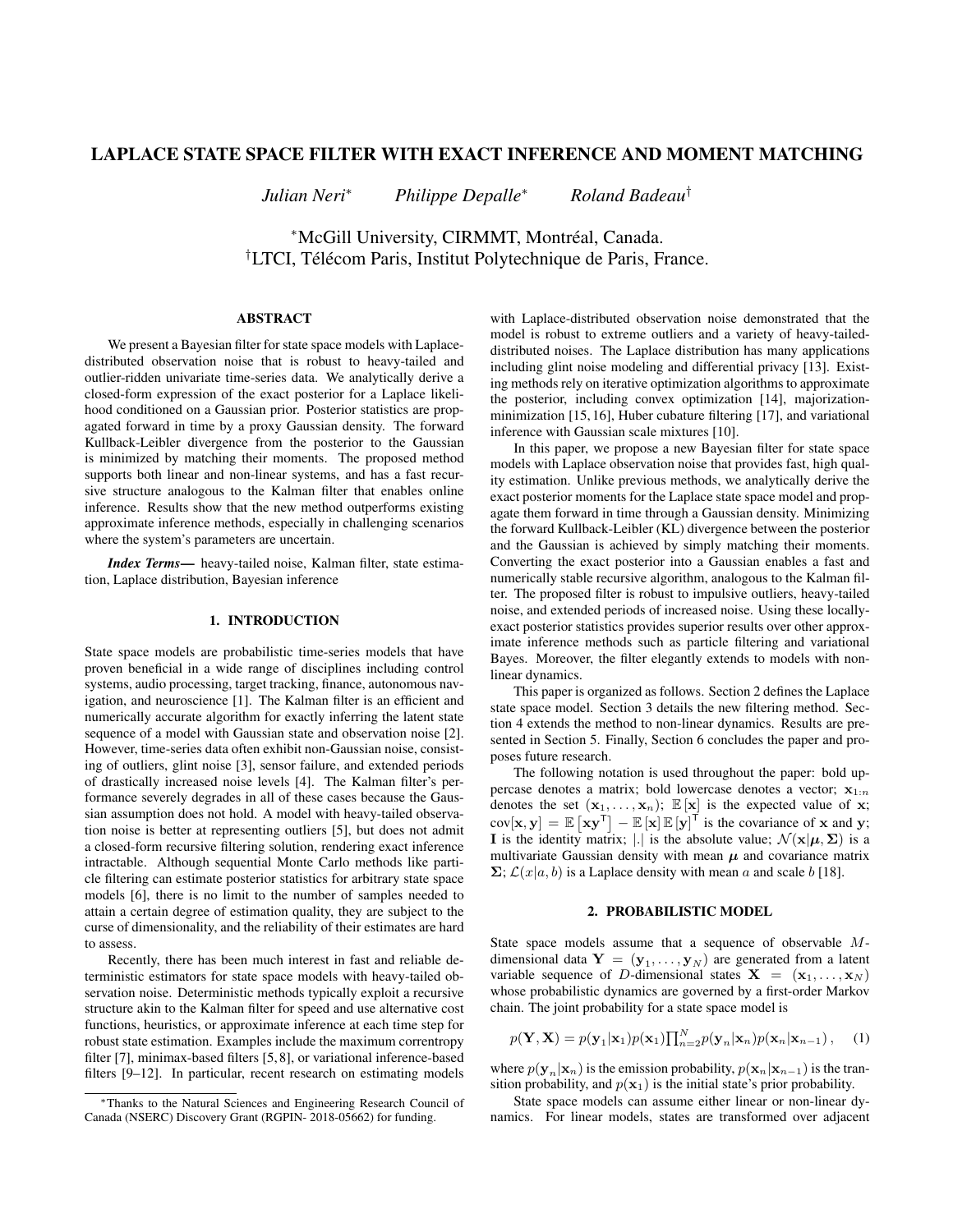times by  $D \times D$  system dynamics matrix **A**, and to the observable space by  $M \times D$  output matrix C. For non-linear models, states are transformed over adjacent times by function  $h(\mathbf{x}_n)$  and to the observable space by function  $g(\mathbf{x}_n)$ .

The Laplace state space model assumes that univariate  $(M = 1)$ observation  $y_n$  is corrupted by zero-mean Laplace-distributed noise with scale R, while state  $x_n$  is corrupted by zero-mean Gaussian noise with  $D \times D$  covariance matrix **Q**. Output vector **c** is  $1 \times D$ . The initial state has  $D \times 1$  mean  $m_0$  and  $D \times D$  covariance  $P_0$ . The initial, transition, and emission probabilities for the linear model are, respectively,

$$
p(\mathbf{x}_1) = \mathcal{N}(\mathbf{x}_1 | \mathbf{m}_0, \mathbf{P}_0), \qquad (2)
$$

$$
p(\mathbf{x}_n|\mathbf{x}_{n-1}) = \mathcal{N}(\mathbf{x}_n|\mathbf{A}\mathbf{x}_{n-1}, \mathbf{Q}),
$$
\n(3)

$$
p(y_n|\mathbf{x}_n) = \mathcal{L}(y_n|\mathbf{cx}_n, R) \tag{4}
$$

$$
= \frac{1}{2R} \exp\left(-\frac{|y_n - \mathbf{cx}_n|}{R}\right).
$$
 (5)

The Laplace distribution's variance is  $2R^2$  [18]. The linear model is addressed first, then extended to support non-linear dynamics.

#### 3. PROPOSED METHOD

Filtering in state space models refers to inferring the marginal posterior probability of state  $x_n$  given every observation up to time n,

$$
p(\mathbf{x}_n|y_{1:n}) = \frac{p(y_n|\mathbf{x}_n)p(\mathbf{x}_n|y_{1:n-1})}{p(y_n|y_{1:n-1})}.
$$
 (6)

This involves computing the predictive distribution  $p(\mathbf{x}_n|y_{1:n-1})$ and the marginal likelihood  $p(y_n|y_{1:n-1})$ , then updating the posterior  $p(\mathbf{x}_n|y_{1:n})$ . For linear Gaussian state space models this is an exact inference algorithm, called the Kalman filter [1, 2, 19]. However, for any model with non-Gaussian noise exact inference over all times is not analytically tractable and thus requires approximations.

Remarkably, we can analytically derive the exact marginal posterior for the Laplace state space model at time  $n$  per equation  $(6)$ given that the posterior from time  $n - 1$  is approximated by a Gaussian  $\tilde{p}$  with mean  $\mu_{n-1}$  and covariance  $V_{n-1}$ . Our exposition of the proposed filter begins with the predictive distribution.

#### 3.1. Predictive distribution

The predictive distribution is given by

$$
p(\mathbf{x}_n|y_{1:n-1}) = \int p(\mathbf{x}_n|\mathbf{x}_{n-1})\tilde{p}(\mathbf{x}_{n-1}|y_{1:n-1})d\mathbf{x}_{n-1}
$$
  
=  $\mathcal{N}(\mathbf{x}_n|\mathbf{m}_{n-1}, \mathbf{P}_{n-1}),$  (7)

where the predictive mean and covariance matrix are, respectively,

 $m_{n-1} = A\mu_{n-1}$  $,$  (8)

$$
\mathbf{P}_{n-1} = \mathbf{A} \mathbf{V}_{n-1} \mathbf{A}^{\mathsf{T}} + \mathbf{Q}.
$$
 (9)

#### 3.2. Marginal likelihood

The marginal likelihood is the normalizing factor in the denominator of equation (6). It is found by integrating out  $x_n$  from the joint distribution. Crucially, we can actually solve the integral analytically. In doing so, we get the following closed-form expression.

$$
p(y_n|y_{1:n-1}) = \int p(y_n|\mathbf{x}_n)p(\mathbf{x}_n|y_{1:n-1})d\mathbf{x}_n
$$
  
= 
$$
\int \mathcal{L}(y_n|\mathbf{cx}_n, R)\mathcal{N}(\mathbf{x}_n|\mathbf{m}_{n-1}, \mathbf{P}_{n-1})d\mathbf{x}_n
$$
  
= 
$$
\frac{\Phi_n^{(-)} + \Phi_n^{(+)}}{4R} \exp\left(-\frac{\tilde{y}_n^2}{2S_n}\right),
$$
 (10)

where the residual is  $\tilde{y}_n = y_n - \hat{y}_n$  and

$$
\widehat{y}_n = \mathbf{cm}_{n-1},\tag{11}
$$

$$
S_n = \mathbf{c} \mathbf{P}_{n-1} \mathbf{c}^\mathsf{T} \,,\tag{12}
$$

$$
\Phi_n^{(\pm)} = \text{erfcx}\left(\frac{\sqrt{S_n}}{\sqrt{2R^2}} \pm \frac{\tilde{y}_n}{\sqrt{2S_n}}\right). \tag{13}
$$

The scaled complementary error function erfcx $(x) = e^{x^2}$ erfc $(x)$ is available in many programming languages. It avoids underflow or overflow errors associated with directly computing the product of  $e^{x^2}$ and the complementary error function erfc $(x)$  as defined in [20].

Observation  $y_n$  has the following mean and covariance with respect to the marginal likelihood  $p(y_n|y_{1:n-1})$ :

$$
\mathbb{E}\left[y_n\right] = \widehat{y}_n\,,\tag{14}
$$

$$
cov[y_n, y_n] = S_n + 2R^2.
$$
\n(15)

For the purpose of Bayesian model comparison, the model evidence is approximately  $p(\mathbf{Y}) \approx \prod_{n=1}^{N} p(y_n | y_{1:n-1}).$ 

#### 3.3. Marginal posterior

Substituting equations (5), (7), and (10) into (6) gives the marginal posterior. Finally, state  $x_n$  has the following mean and covariance with respect to the marginal posterior  $p(\mathbf{x}_n|y_{1:n})$ :

$$
\mathbb{E}\left[\mathbf{x}_n\right] = \mathbf{m}_{n-1} + \mathbf{k}_n \delta_n \,, \tag{16}
$$

$$
cov[\mathbf{x}_n, \mathbf{x}_n] = \mathbf{P}_{n-1} + \mathbf{k}_n \mathbf{k}_n^{\mathsf{T}} \Delta_n, \qquad (17)
$$

$$
\sum_{n=1}^{\infty} \sum_{n=1}^{\infty} \sum_{n=1}^{\infty} \sum_{n=1}^{\infty} \sum_{n=1}^{\infty} \sum_{n=1}^{\infty} \sum_{n=1}^{\infty} \sum_{n=1}^{\infty} \sum_{n=1}^{\infty} \sum_{n=1}^{\infty} \sum_{n=1}^{\infty} \sum_{n=1}^{\infty} \sum_{n=1}^{\infty} \sum_{n=1}^{\infty} \sum_{n=1}^{\infty} \sum_{n=1}^{\infty} \sum_{n=1}^{\infty} \sum_{n=1}^{\infty} \sum_{n=1}^{\infty} \sum_{n=1}^{\infty} \sum_{n=1}^{\infty} \sum_{n=1}^{\infty} \sum_{n=1}^{\infty} \sum_{n=1}^{\infty} \sum_{n=1}^{\infty} \sum_{n=1}^{\infty} \sum_{n=1}^{\infty} \sum_{n=1}^{\infty} \sum_{n=1}^{\infty} \sum_{n=1}^{\infty} \sum_{n=1}^{\infty} \sum_{n=1}^{\infty} \sum_{n=1}^{\infty} \sum_{n=1}^{\infty} \sum_{n=1}^{\infty} \sum_{n=1}^{\infty} \sum_{n=1}^{\infty} \sum_{n=1}^{\infty} \sum_{n=1}^{\infty} \sum_{n=1}^{\infty} \sum_{n=1}^{\infty} \sum_{n=1}^{\infty} \sum_{n=1}^{\infty} \sum_{n=1}^{\infty} \sum_{n=1}^{\infty} \sum_{n=1}^{\infty} \sum_{n=1}^{\infty} \sum_{n=1}^{\infty} \sum_{n=1}^{\infty} \sum_{n=1}^{\infty} \sum_{n=1}^{\infty} \sum_{n=1}^{\infty} \sum_{n=1}^{\infty} \sum_{n=1}^{\infty} \sum_{n=1}^{\infty} \sum_{n=1}^{\infty} \sum_{n=1}^{\infty} \sum_{n=1}^{\infty} \sum_{n=1}^{\infty} \sum_{n=1}^{\infty} \sum_{n=1}^{\infty} \sum_{n=1}^{\infty} \sum_{n=1}^{\infty} \sum_{n
$$

where we have defined

$$
\mathbf{k}_n = \mathbf{P}_{n-1} \mathbf{c}^\mathsf{T} R^{-1},
$$
  
\n
$$
\Phi^{(-)} - \Phi^{(+)}
$$
\n(18)

$$
\delta_n = \frac{\Phi_n^{(-)} - \Phi_n^{(+)}}{\Phi_n^{(-)} + \Phi_n^{(+)}},\tag{19}
$$

$$
\Delta_n = \frac{1}{\Phi_n^{(-)} + \Phi_n^{(+)}} \left( \frac{4\Phi_n^{(-)}\Phi_n^{(+)}}{\Phi_n^{(-)} + \Phi_n^{(+)}} - \sqrt{\frac{8R^2}{\pi S_n}} \right). \tag{20}
$$

Studying the behavior of  $\delta_n$  and  $\Delta_n$  is helpful in understanding how this model is robust to outliers and heavy-tailed noise. Figure 1 shows the values of  $\delta_n$  and  $\Delta_n$  as functions of the residual, and for different ratios of latent noise variance  $P_{n-1}$  to observed noise scale R. Since  $\Delta_n$  is proportional to R, the normalized value  $\Delta_n R^{-1}$  is shown. Both functions are symmetric about  $\tilde{y}_n = 0$ , and non-linear. The shape of  $\delta_n$  and  $\Delta_n$  depends on c,  $\mathbf{P}_{n-1}$ , and R, and generally controls the model's sensitivity to outliers.

The function  $\delta_n$  is "S"-shaped, being approximately linear near  $\tilde{y}_n = 0$ , and being compressed to limits as the residual tends to positive or negative infinity. The function  $\Delta_n$  is bell-shaped for larger variances (a loose model), and is approximately a box function for variances close to zero (a tight model). As  $\tilde{y}_n$  goes to  $+\infty$ ,  $\delta_n = 1$ , and  $\Delta_n = 0$ . As  $\tilde{y}_n$  goes to  $-\infty$ ,  $\delta_n = -1$ , and  $\Delta_n = 0$ . Considering equations (16) and (17), when the difference between the prediction and the data is large (and thus tending the residual towards positive or negative infinity), the expected latent state covariance remains as the predicted value  $\mathbf{P}_{n-1}$ , while the mean is  $\mathbf{m}_{n-1} + \mathbf{k}_n$ (when  $\tilde{y}_n = +\infty$ ) or  $\mathbf{m}_{n-1} - \mathbf{k}_n$  (when  $\tilde{y}_n = -\infty$ ).

For the Kalman filter,  $\delta_n$  is simply equal to the residual  $\tilde{y}_n$  and is thus a line with slope altered by the Kalman gain. Consequently, outliers severely affect the Kalman filter because they pull the expected value of the state far from the prediction. Using the Laplace observation density, there is a limit to an observation's influence on the state update  $(\mathbf{m}_{n-1} \pm \mathbf{k}_n)$ .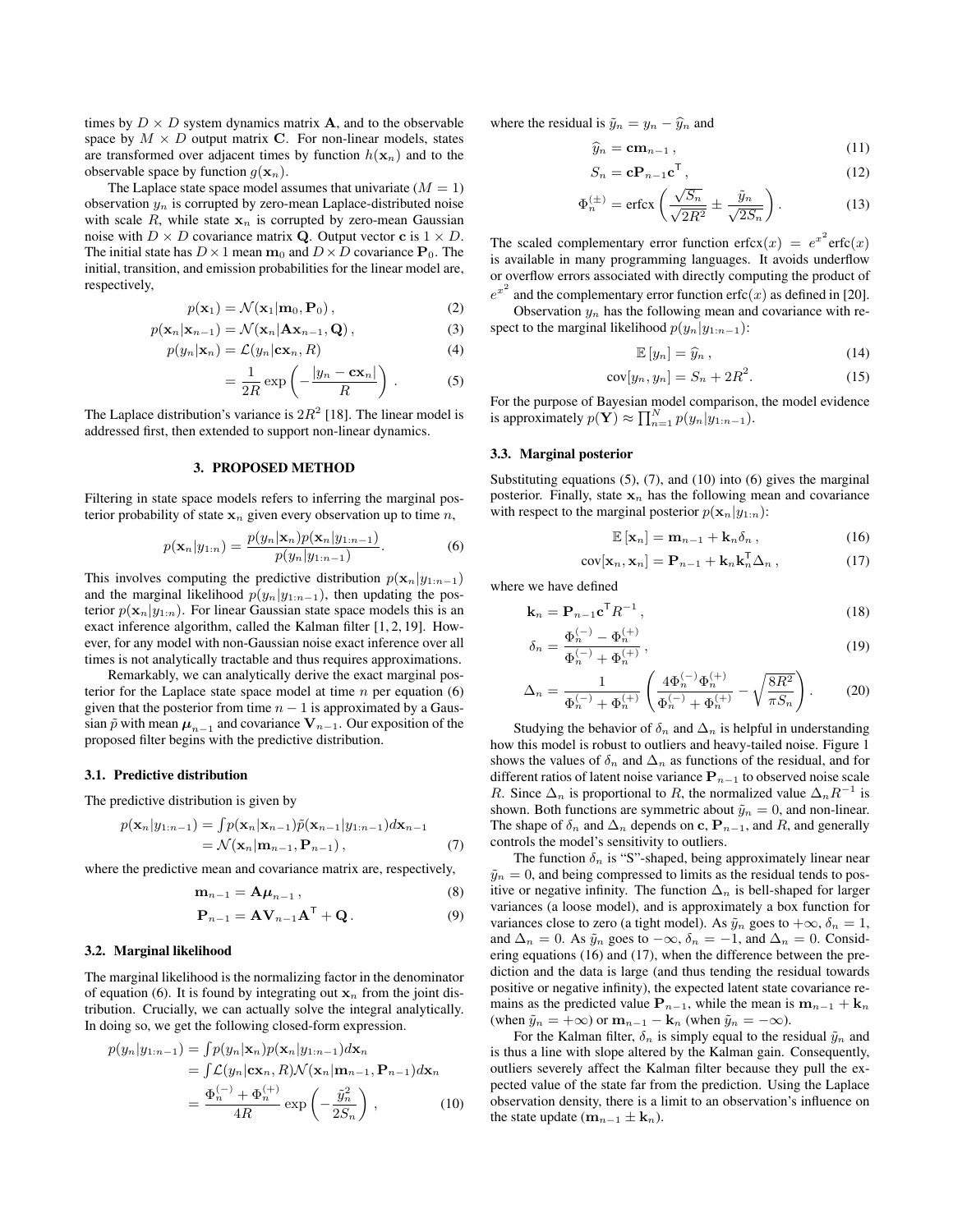

**Fig. 1**. Plots of  $\delta_n$  and  $\Delta_n R^{-1}$ . The dotted, dashed, and solid lines correspond to  $\mathbf{P}_{n-1} = R/2$ , 2R, and 4R, respectively, and  $\mathbf{c} = 1$ .

#### 3.4. Moment matching

Now we turn to the problem of approximating the posterior with a Gaussian density  $\tilde{p}$  so that the filter can be implemented recursively. To do so, we minimize the forward KL divergence [19, 21]

$$
KL\left(p(\mathbf{x}_n|y_{1:n})\|\tilde{p}(\mathbf{x}_n|y_{1:n})\right),\tag{21}
$$

where  $\tilde{p}(\mathbf{x}_n|\mathbf{y}_{1:n}) = \mathcal{N}(\mathbf{x}_n|\boldsymbol{\mu}_n, \mathbf{V}_n)$ . The forward KL divergence is minimized when the moments of  $\tilde{p}$  match p. Therefore, we set the mean and covariance of the Gaussian equal to the mean and covariance of the posterior from equations (16) and (17):

$$
\mu_n = \mathbb{E}\left[\mathbf{x}_n\right],\tag{22}
$$

$$
\mathbf{V}_n = \text{cov}[\mathbf{x}_n, \mathbf{x}_n]. \tag{23}
$$

This completes the filter for time  $n$ . At time  $n + 1$ , the filter begins again at the prediction step with equations (8) and (9).

#### 4. NON-LINEAR MODEL

The proposed method elegantly extends to non-linear models. In this case, a state is transformed by a non-linear function  $h(\mathbf{x}_{n-1})$ then output to the observable space by a non-linear function  $g(\mathbf{x}_n)$ . Adopting a local linearization approach similar to [22], we linearize h(.) around the previous state estimate  $\mu_{n-1}$  and  $g(.)$  around the predicted mean  $m_{n-1}$ . Considering the results of the previous section, the predicted state, predicted observation, system dynamics matrix, and output matrix are approximated by, respectively,

$$
\mathbf{m}_{n-1} = h(\boldsymbol{\mu}_{n-1}), \qquad \qquad \widehat{y}_n = g(\mathbf{m}_{n-1}), \qquad (24)
$$

$$
\mathbf{A}_n = \frac{dh}{d\mathbf{x}_{n-1}}\Big|_{\boldsymbol{\mu}_{n-1}}, \qquad \mathbf{c}_n = \frac{dg}{d\mathbf{x}_n}\Big|_{\mathbf{m}_{n-1}}, \qquad (25)
$$

where  $A_n$  and  $c_n$  are Jacobian matrices. On the contrary, variational inference-based approaches are violated by this kind of local linearization and require the monitoring of convergence or iterative optimization of the variational lower bound [23].

#### 5. RESULTS

Experiments were conducted to test the performance of the proposed method at estimating linear and non-linear models. Performance was

evaluated according to the root mean square error (RMSE),

$$
RMSE = \sqrt{\left(\mathbb{E}\left[\mathbf{x}_n\right] - \mathbf{x}_n\right)^{\mathsf{T}}\left(\mathbb{E}\left[\mathbf{x}_n\right] - \mathbf{x}_n\right)},\tag{26}
$$

where  $x_n$  is the true state and  $\mathbb{E}[x_n]$  is the state estimate. In all experiments, the RMSE was averaged over 1000 Monte Carlo runs.

### 5.1. Linear system results

Signals generated from linear systems were used as observations for experiments designed to gage the performance of the proposed filter and how it compares to existing filters: a Kalman Filter (KF), a variational Bayes (VB)-based filter that represents the Laplace distribution as a Gaussian scale mixture (*e.g.* [10]), and a bootstrap particle filter (PF) [24] that assumes Laplace noise. PF used 100 samples from the Laplace state space model and was approximately 100 times slower than the other methods. More samples would improve the estimation quality but further increase computation time.

Each observation was generated according to first-order linear state space dynamics. The true latent state  $x_n$  was two-dimensional  $(D = 2)$  and oscillated according to the system dynamics matrix

$$
\mathbf{A} = \begin{bmatrix} \cos(2\pi fT) & -\sin(2\pi fT) \\ \sin(2\pi fT) & \cos(2\pi fT) \end{bmatrix},
$$
 (27)

where the frequency was randomly set in the range  $f \in [0, \frac{4Fs}{N}]$  Hz, the sampling rate was  $Fs = 8$  kHz, and the sampling period was  $T = 1/Fs$  seconds. Elements of the output matrix were independently sampled from a zero-mean unit-variance Gaussian distribution:  $c_j \sim \mathcal{N}(0, 1)$ , for  $j \in [1, D]$ . The rows of the output matrix were normalized such that  $|\sum_j c_j| = 1$ . The latent noise covariance matrix was diagonal  $\mathbf{Q} = \mathbf{I} \sigma^2$  with variance  $\sigma^2 = 10^{-4}$ .

The first experiment involved observations that were corrupted by Laplace-distributed noise with a variance of  $10^{-2}$ . Each method inferred the latent state sequence using the correct model parameters, but assumed an initial state prior covariance matrix of  $P_0 = I$ . Figure 2a shows how the RMSE evolved for each method. The proposed filter quickly settled to the lowest RMSE value.

The second experiment involved signals with severe outliers. The outliers were sampled randomly from a Gaussian distribution with a variance of 1, spaced over time at an average rate of 1 in 10 samples. Otherwise, the signal had light Gaussian noise with a variance of 10−<sup>5</sup> . Each filter assumed that the observed noise variance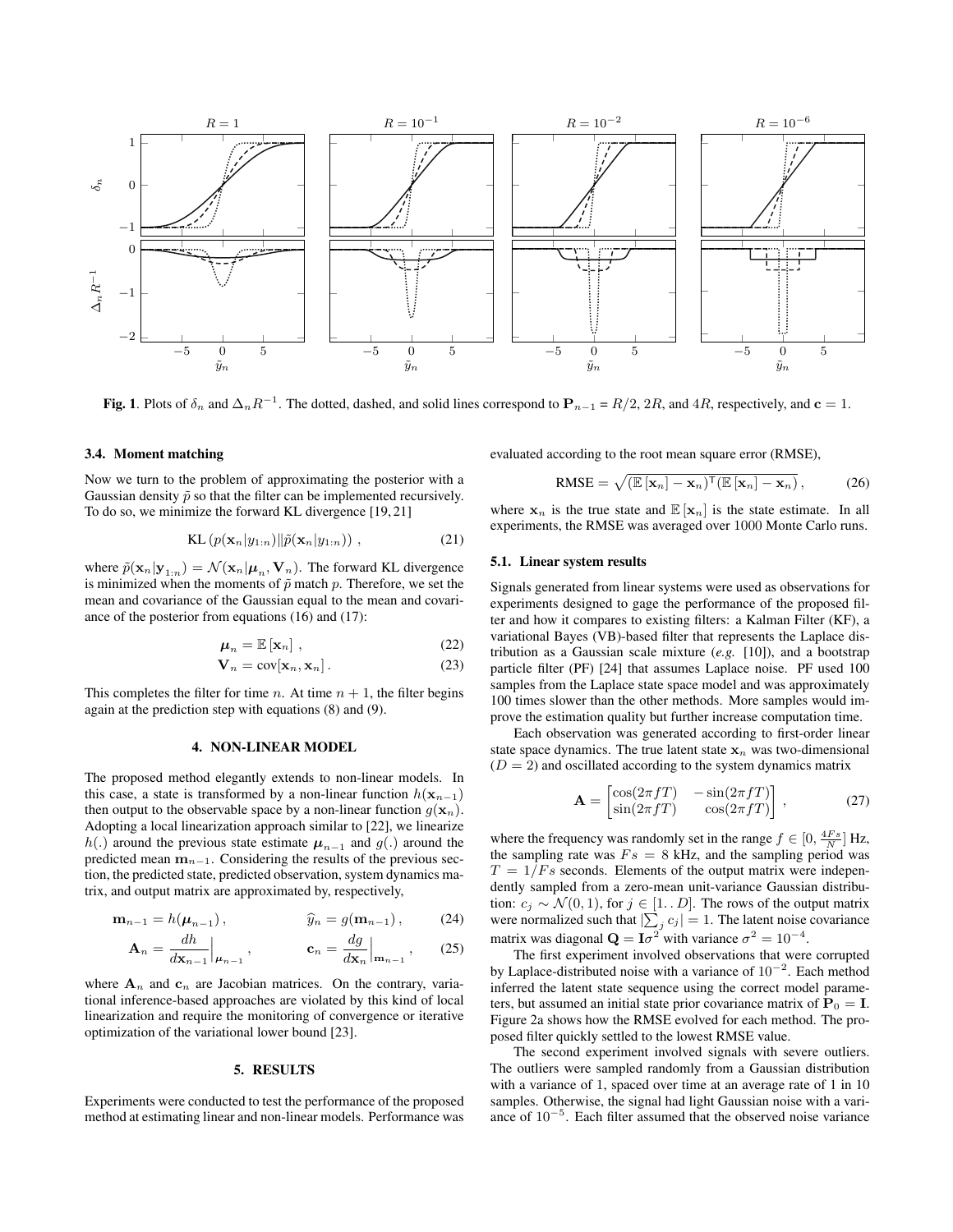

Fig. 2. Linear filtering results given a signal with: (a) Laplace noise, (b) Gaussian outliers, and (c) Gaussian noise of variance 1 for  $20 \le$  $n \leq 30$ , and  $10^{-4}$  otherwise.

was  $10^{-4}$ . Figure 2b shows the results. As expected, the Kalman filter is severely affected by outliers. The three filters that assume Laplace noise are more robust to the outliers. Specifically, the proposed method consistently exhibited the lowest RMSE.

The third experiment was designed to evaluate each filter's reaction to a sudden and lasting increase in the observation noise variance. Observations were corrupted by Gaussian noise with variance of 1 for  $20 \le n \le 30$ , and  $10^{-4}$  otherwise. Each filter was given the correct system dynamics and observed noise variance equal to 10−<sup>4</sup> . RMSE plots for this experiment are shown in Figure 2c. The RSME for the Kalman filter was lowest until  $n = 20$ , since it is the optimal estimator for signals corrupted by Gaussian noise, but grew rapidly at  $n = 20$  (out of view) because the Kalman filter closely followed the increased noise. The three filters that assumed Laplace noise were only lightly affected by the period of increased noise. VB was least affected because the auxiliary variable of the Gaussian scale mixture distribution acts as a time-varying weight on R. The proposed filter exhibited an RMSE close to the Kalman filter before the period of increased noise, good performance during it, and the lowest RMSE afterwards.

#### 5.2. Non-linear system results

A non-linear filtering problem was given to the proposed method and compared with the extended Kalman filter (EKF) [1]. The problem involved the estimation of a sinusoid's instantaneous amplitude  $a_n$ , frequency  $f_n$  in Hz, and phase  $\phi_n$  in radians according to the sinusoidal model, which assumes that a univariate observation  $y_n$  is given by

$$
\phi_n = \phi_{n-1} + 2\pi T f_n \,,\tag{28}
$$

$$
y_n = a_n \sin(\phi_n) + \varepsilon_n , \qquad (29)
$$

where  $\varepsilon_n$  is Gaussian noise.

While there are different ways to design a non-linear state space model for amplitude and frequency estimation [25], we used linear latent dynamics and transformed the state through a nonlinear function to coincide with equations (28) and (29). State  $\mathbf{x}_n = \begin{bmatrix} \phi_n, & f_n, & a_n \end{bmatrix}^\mathsf{T}$  evolved linearly according to  $h(.)$  and was transformed by a non-linear function  $g(.)$  to generate the univariate observation  $y_n$ :

$$
h(\mathbf{x}_{n-1}) = \begin{bmatrix} \phi_{n-1} + 2\pi T f_{n-1}, & f_{n-1}, & a_{n-1} \end{bmatrix}^\mathsf{T}, \qquad (30)
$$

$$
g(\mathbf{x}_n) = a_n \sin(\phi_n). \tag{31}
$$



Fig. 3. Non-linear filtering (tracking) of sinusoidal model parameters given a signal with: (a) increased noise in the range  $100 \le n \le$ 200, and (b) outliers.

Observations were generated from the model with initial values set to  $\phi_0 = 0$ ,  $f_0 = 300$  Hz, and  $a_0 = 1$ , and with latent noise variances set to  $10^{-9}$  for  $\phi_n$ ,  $10^{-1}$  for  $f_n$ , and  $10^{-5}$  for  $a_n$ . Each filter inferred the latent state sequence using the aforementioned model. VB was excluded from this experiment because it did not reliably extend to the non-linear model. PF with 100 particles tracked similarly to the proposed method, but took around 100 times longer.

The first test involved data that was corrupted by Gaussian noise with a variance of  $10^{-3}$  for  $100 \le n \le 200$ , and 0 otherwise. RMSE plots in Figure 3a show that EKF failed to estimate the latent state accurately during and after the noise. The frequency and amplitude estimates did not return to reasonable estimates after the noise had vanished. Conversely, the proposed filter was stable through the period of increased noise. Afterwards, it returned to more accurate tracking of the frequency and amplitude.

The second test involved outlier-ridden data. The outliers were sampled randomly from a Gaussian distribution with a variance of 1, and were spaced over time at an average rate of 1 in 20 samples. Otherwise, the signal had light Gaussian noise with a variance of 10−<sup>5</sup> . RMSE plots in Figure 3b show that the impulsive outliers degraded the tracking accuracy of EKF. On the other hand, the proposed method filtered the outliers well, exhibiting a low RMSE for both frequency and amplitude estimations.

#### 6. CONCLUSION

In this paper, we introduced a new Bayesian filter for state space models with Laplace-distributed univariate time-series data. We derived the exact posterior moments for a joint distribution composed of a Laplace likelihood and a Gaussian prior. Then, we showed how these moments can be propagated forward in time by a proxy Gaussian density. Our approach led to a filtering algorithm that is simple to implement for both linear and non-linear dynamical systems and has the same low computational complexity as the Kalman filter. Its estimation quality is better than the variational Bayes approach and particle filter. We illustrated this quality through a variety of experiments. Regarding future work, we will first extend the new filter so that it supports multivariate Laplace-distributed observations. Then we will devise a smoother for approximating the marginal posterior given the entire data sequence, which will enable the automatic learning of the Laplace state space model's parameters.